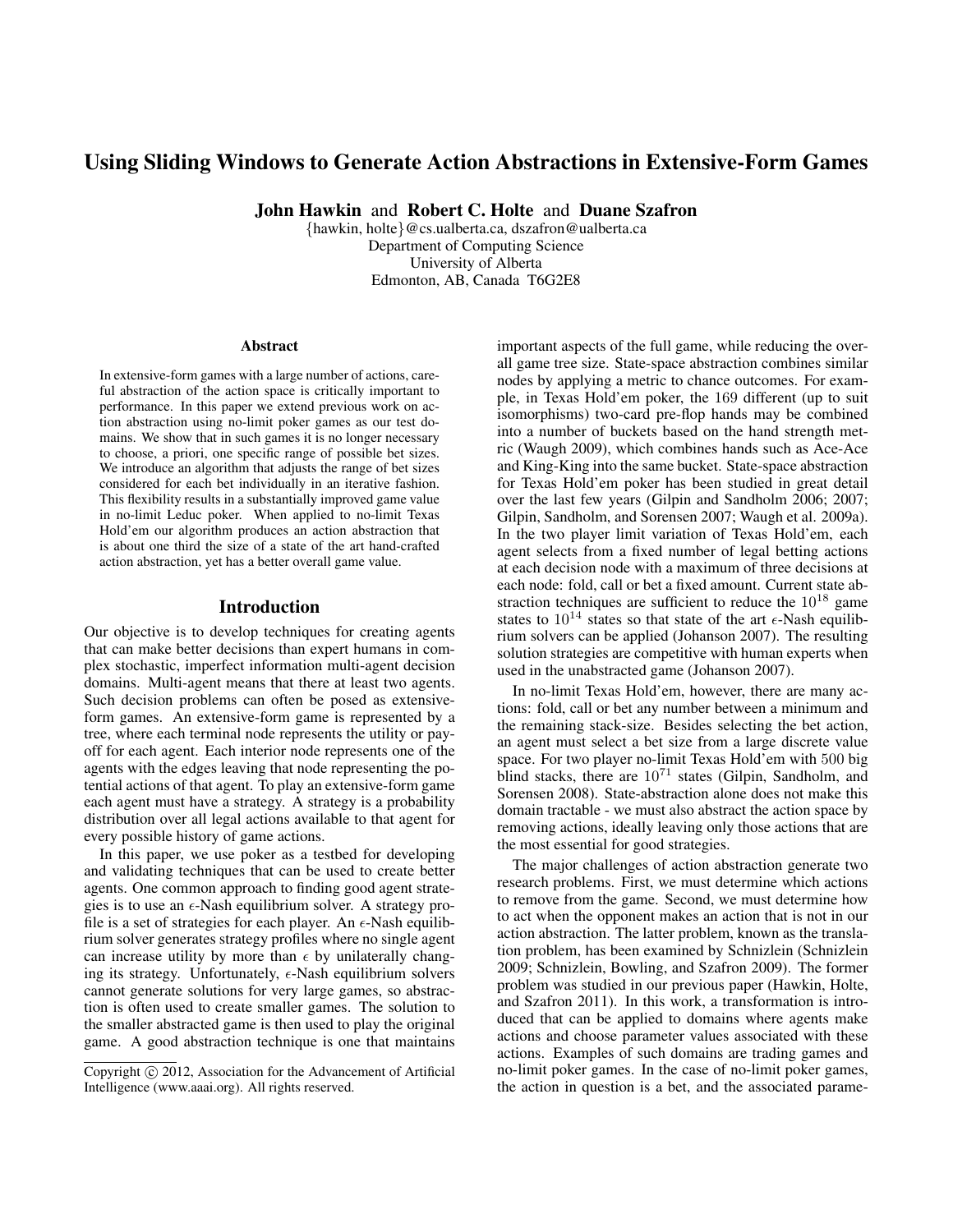ter is the size of the bet. In addition to this transformation, this paper introduces an algorithm to minimize regret in the transformed game. After finding a strategy that minimizes regret, the strategy can be mapped to an action abstraction of the no-limit game. This paper showed that such abstractions select the same bet sizes as Nash-equilibrium strategies in small poker games and that this technique produces better strategies than  $\epsilon$ -Nash equilibrium strategies computed from manually selected action abstractions in no-limit Leduc poker.

The algorithm introduced in our previous work (Hawkin, Holte, and Szafron 2011) defines a bet size range for each bet action and selects a bet size from that range. The same range was picked for all bets, based on expert knowledge, and the problem of selecting good ranges was ignored. We extend this work here by considering the choice of ranges in detail. First, we show that range choice is essential in creating a good action abstraction. Second, we show that selecting appropriate ranges is a non-trivial problem: there are practical reasons why large ranges cannot be used, and in general no single small range is appropriate. Third, we demonstrate a method of automatically selecting ranges using multiple short runs of a regret-minimizing algorithm similar to the one used in our previous paper (Hawkin, Holte, and Szafron 2011). This range-selection technique generates better abstractions than our previous algorithm in nolimit Leduc poker, while using ranges that are 3.5 times smaller. Fourth, we show that our action abstraction performs better than state of the art hand-crafted action abstractions used in two player no-limit Texas Hold'em agents that are about three times larger than the abstractions generated by our technique.

### Rules of heads up no-limit poker

We apply our techniques to two player no-limit poker games. Each player starts with a fixed number of chips known as a stack. There are two variations. In one variation each player puts the same number of chips in the pot, called an ante. In the other variation player one puts chips in the pot (the big blind) and player two puts half as many chips in the pot (the small blind). In the ante variation player one acts first in each round, while in the blinds variation player two acts first in the initial betting round and player one acts first in all subsequent rounds. At least one private card is dealt to each player, sometimes more depending on the poker variant being played.

Once the ante or blinds are posted, a betting round occurs. During this betting round a player may fold (surrender the pot), check/call (match any outstanding bet, referred to as check if there is no bet to match), or bet/raise (match any outstanding bet and increase it). If the blind variation is used, the small blind acts first and faces an outstanding bet, which is the size of the small blind. If the ante variation is used, the first player to act faces no outstanding bet. The betting round continues until: one player folds, both players check or one player bets and then the other player calls. The bet size is selected by the betting player, with minimum size equal to the maximum of the big blind and the last bet increase made during the current round. If a player bets all remaining chips, it is called an all-in bet. After the first betting round, a number (depending on the poker variant) of community cards are revealed and another betting round occurs. Further community cards and betting rounds can occur, depending on the poker variant. If no player folds before the end of the last betting round, each player makes a poker hand using their own cards and the community cards and the highest ranked poker hand wins the pot. If there is a tie, the pot is split.

### Solving for bet sizes

Our previous work (Hawkin, Holte, and Szafron 2011) introduces a bet-sizing algorithm for generating action abstractions in no-limit poker. In that work we outline a transformation that is applied to two player no-limit poker that creates a new game with extra agents, which we call the bet-sizing game throughout this paper. A regret minimization algorithm is then applied in order to compute strategy profiles for the bet-sizing game. The strategies of the extra agents can then be mapped to bet sizes for the no-limit game, creating an action abstraction.

The bet-sizing game retains useful properties of the bigger game while reducing memory requirements. The transformation is defined as follows. At every tree node where betting (or raising) is a legal action, all bet actions, except all-in, are replaced by a single bet action with no amount specified and all child nodes are coalesced into a single node. In addition, a new subtree with three nodes is inserted between the betting node and the coalesced node. The new subtree belongs to a new agent called a "bet-sizing" agent, who has two actions: low bet, denoted  $L$ , and high bet, denoted  $H$ . This transformation is illustrated in Figure 1, which is adapted from our previous work (Hawkin, Holte, and Szafron 2011). The "bet-sizing" agent privately chooses either the low or high bet action, both of which lead back to the coalesced node. No other agent knows which action was taken. A new bet-sizing agent  $i$  is introduced at each decision point in the game, so the values of  $L_i$  and  $H_i$  can be different for every bet-sizing agent i, with the constraint that  $L_i < H_i$ . Note that  $L_i$  and  $H_i$  are expressed as pot fractions:  $L = 0.75$ means a bet size of three quarters of the current pot. We will refer to the two agents that have fold, call, bet and all-in actions as players one and two, or the "main players", and the extra agents as "bet-sizing" agents.

Although the bet-sizing transformation can be applied to bets for both main players, it could be applied to one player's bets, while the other player uses a fixed betting abstraction. Previously we picked a single  $L$  value and a single  $H$  value for the entire tree. This paper addresses the question of how to pick values of  $L$  and  $H$  that allow us to generate action abstractions for one player which maximize value against a particular, pre-determined action abstraction of the other player. The effective bet size is defined as (Hawkin, Holte, and Szafron 2011)

$$
B(P(H)_i) = (1 - P(H)_i)L_i + P(H)_iH_i.
$$
 (1)

This is the expected value of the bet size made by bet-sizing agent *i* using strategy  $P(H)$ <sub>*i*</sub>.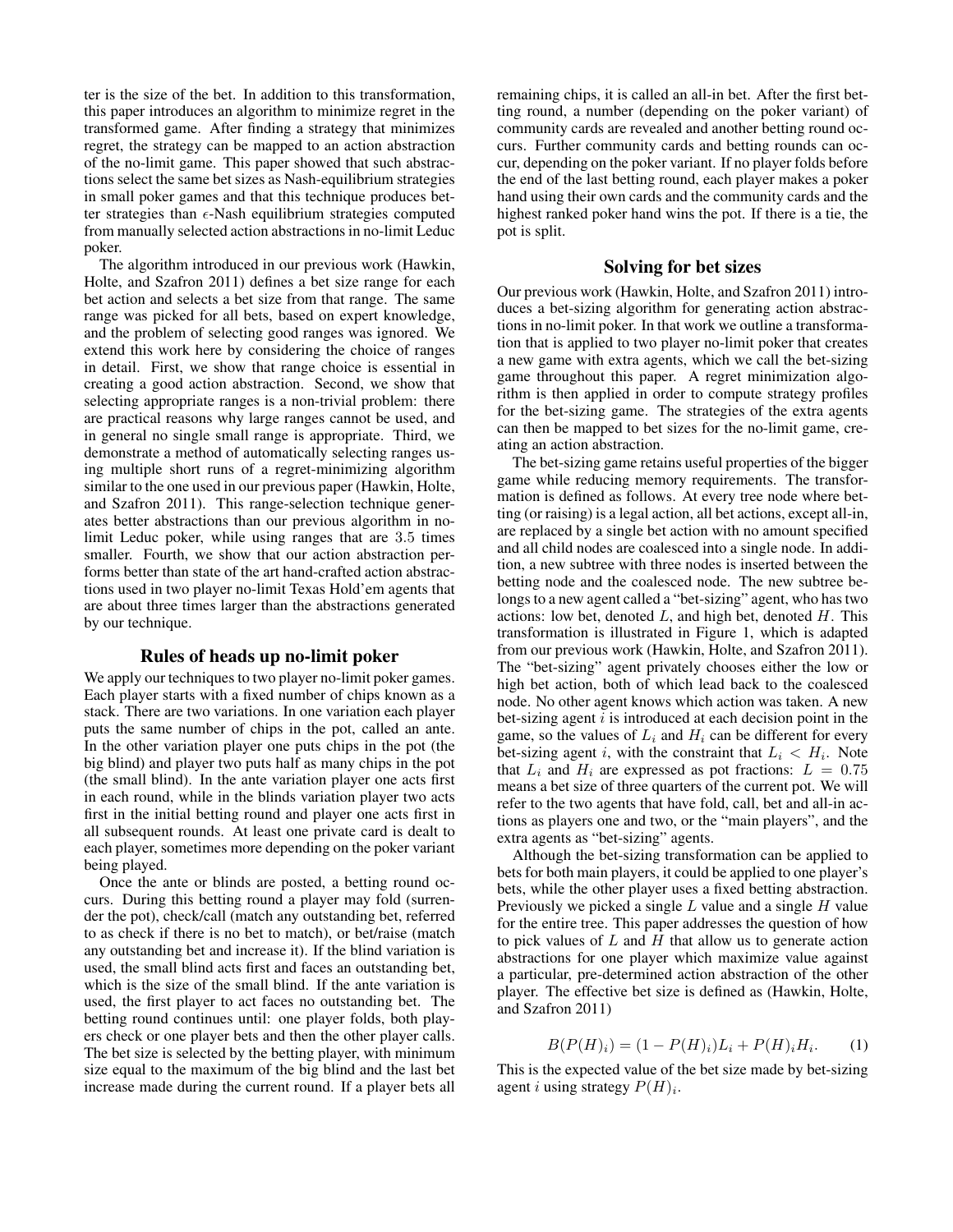

Figure 1: Decision point in a no-limit game, and the betsizing game version of the same decision point.

|                  | $0.80 - 0.82$ |             | $0.82 - 0.98$ |             | $0.98 - 1.0$ |             |
|------------------|---------------|-------------|---------------|-------------|--------------|-------------|
|                  | All           | Top $10$    | All           | Top $10$    | All          | Top $10$    |
| Length           | <b>Bets</b>   | <b>Bets</b> | <b>Bets</b>   | <b>Bets</b> | <b>Bets</b>  | <b>Bets</b> |
| 1m               | 152           | 8           | 8             | 2           |              |             |
| 4m               | 151           | 8           | 9             | 2           |              |             |
| 6m               | 150           | 8           | 9             |             |              |             |
| 8m               | 145           | 8           | 13            | 0           | 2            | 2           |
| 10 <sub>m</sub>  | 142           | 8           | 16            |             | 2            | 2           |
| 20 <sub>m</sub>  | 138           | 8           | 20            | 0           | 2            | 2           |
| 100 <sub>m</sub> | 126           | 9           | 31            | 0           | 3            |             |
| 200m             | 126           |             | 28            |             | 6            |             |

Table 1: Bet sizes after different length runs.

### The case for variable ranges

In this section we show that when the algorithm introduced in our previous paper (Hawkin, Holte, and Szafron 2011) is applied to large games such as no-limit Texas Hold'em, there is much value to be gained from using different  $L$  and H values at different points in the tree.

We applied the bet-sizing transformation, with  $L = 0.8$ and  $H = 1$  (suggested by experts) for all bets, to a small card abstraction of no-limit Texas Hold'em with 200 big blind stacks. We modified the algorithm from our previous work (Hawkin, Holte, and Szafron 2011) and applied it to the first player, obtaining a new agent whose game value exceeded the best game values of fold call pot all-in agents by  $\approx 17\%$ percent after 200 million iterations. The second, fourth and sixth columns of Table 1 show the number of bet sizes in the given range after different length runs.

Table 1 shows that the vast majority of bet sizes are < 0.82, which is surprising, given that previous expert knowledge dictated that if only a single bet size is used everywhere, it should be pot sized. So many bet sizes being close to the low boundary after only 1 million iterations suggests we should move the range lower. It's possible, however, that the bets with these small values have little effect on the game value (for example those betting decisions could be reached with extremely small probability). To test if this was the case

we developed a metric,  $R_{i,|\cdot|}^T$ , that ranks bet importance. The  $R_{i,|\cdot|}^T$  value measures the utility that could be gained, after T iterations, by moving bet  $i$ .<sup>1</sup> The third, fifth and seventh columns of Table 1 show the bet sizes of the 10 bets with the highest  $R_{i,|\cdot|}^T$  values. We can see that while 8 of these bets were very close to  $L = 0.8$ , two bet sizes moved towards  $H = 1$  over the first 8 million iterations. These two bets had the highest and third highest  $R_{i,|\cdot|}^T$  values.

The game value of the abstractions created changed significantly during the first 8 million iterations, while these important bets were moving. During the final 192 million iterations, however, the game value stayed relatively constant. This result, coupled with the fact that there are important bets at both ends of our range, suggests that allowing some of the bets to go lower and others to go higher may result in increased game value. The simplest way to achieve this goal is to continue using static ranges, but make them larger. Unfortunately, as we explain in the next subsection, there are significant disadvantages to using large ranges.

### Tree creation - the small range constraint

When creating the game tree for the bet-sizing game, there are two issues:

- What ranges do we use?
- How many bets do we allow in each bet-sequence (what is the depth of the game tree)?

Consider an abstraction of a no-limit poker game with initial stacks of 15 big blinds, where only half-pot and pot bets are legal. Figure 2 shows the betting tree. Each node is labeled by the pot size in big blinds after the agent to act has put in chips to call the outstanding bet, but before adding the raise chips. For example, the root node (player two) is labeled 2 since when player two is about to raise, player one has already put in the big blind and player two has put in both the small blind (0.5 big blinds) and another 0.5 big blinds to call (as a prerequisite to making the raise action) for a total pot of 2 big blinds. The right child node contains 6 big blinds, since if player two raises by the pot (2 big blinds), the pot would then contain: the current pot (2), plus the raise (2), plus the amount that player one would need to add (2) before adding the next raise amount.

In this game the players can make three half-pot bets, two pot bets, or two half-pot bets and one pot bet, before an additional bet would require more than the 15 big blinds in the initial stack. For example, to follow the node labeled 16 by a half-pot bet would require player one to add 8 chips to the pot after having put  $16/2 = 8$  chips into the pot, requiring an initial stack of 16 big blinds. If we transform this game to a bet-sizing game with  $L = 0.5$  and  $H = 1$  everywhere, do we construct a game tree with depth 2 bets or 3 bets?

Figure 3 shows the betting tree in the bet-sizing game, where the bold edges indicate the third bet in any betting sequence. The dotted ovals represent information sets, since after the bet-sizing agent makes their private action, none

<sup>&</sup>lt;sup>1</sup>See the appendix for more details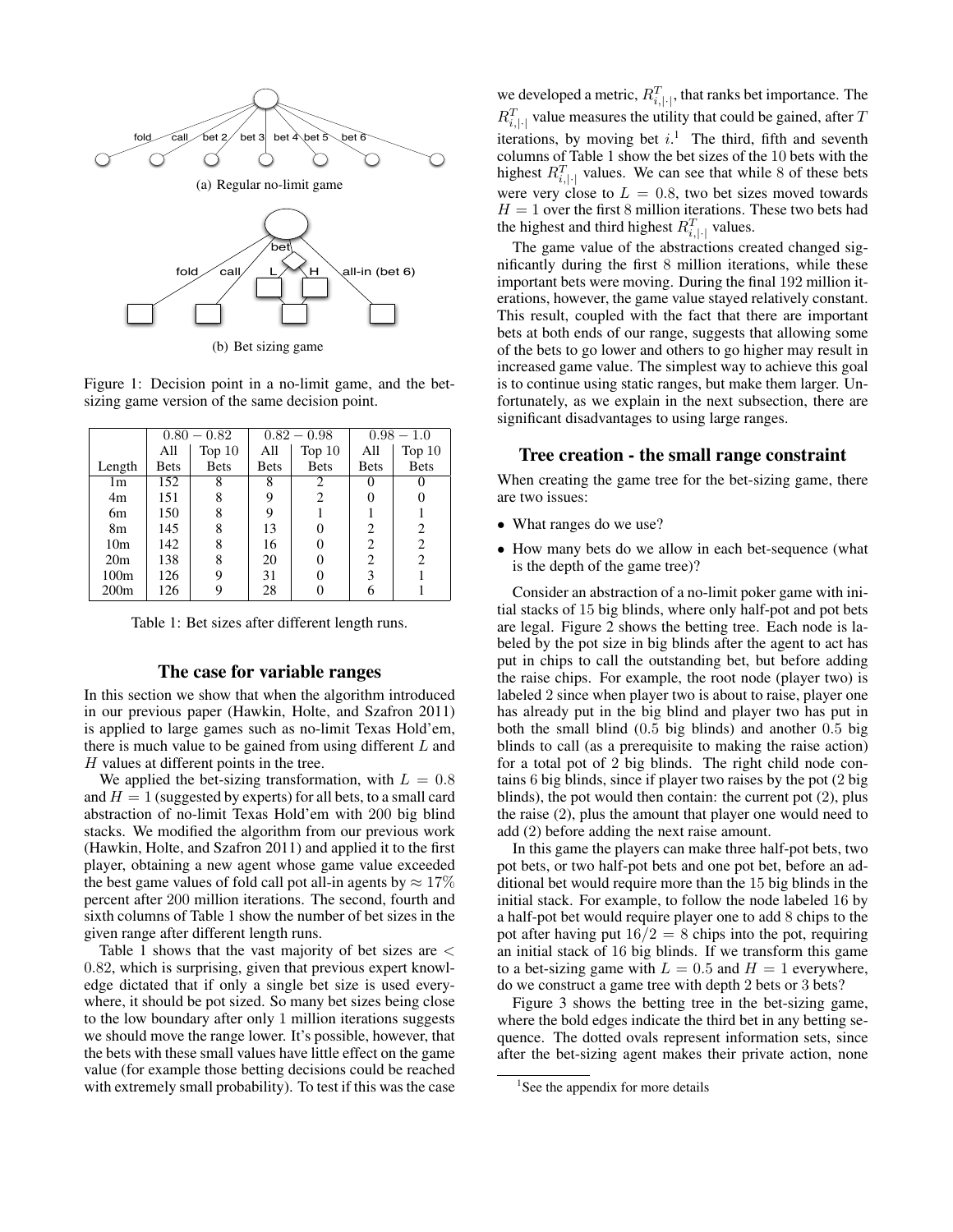

Figure 2: Betting tree for a 15 big blind stack game, with an abstraction that allows only half pot and pot bets.



Figure 3: Betting tree for a bet-sizing game transformation of a 15 big blind stack game, allowing two bets not including the bold actions, or three bets if bold actions are included.

of the other players know the resulting pot size. Unfortunately, if we include three bet-sequences in the tree, some of the sequences are invalid. For example, three pot-size bets result in a pot size of 54 chips, where each player has contributed 27 chips, which is 12 more chips than the initial stack size. Alternatively, if we create a tree of depth 2, then some legal bets are missing from the tree. For example, it is legal to bet half-pot or pot after two half-pot bets. If these actions are missing from our tree, our strategy may not be able to take advantage of a bet action that results in a higher game utility. Unfortunately, the legality of the third bet is dependent on the size of the previous bets and this information is hidden by the information sets. The disparity between the shortest and longest legal bet-sequence size is dependent on the size of the betting range so it can be minimized by selecting small ranges, but cannot be eliminated in general. Therefore, to avoid making invalid bets we use the  $H$  value to select the tree-depth. If the algorithm selects many small bets, it may not be able to select as many small bets as are possible in the full game, unless we have some way of changing the tree size to allow more small bets. Recall that in the previous section we saw the importance of allowing bet sizes to increase or decrease beyond fixed range boundaries. Therefore, we need small ranges that can change dynamically while the strategy computation algorithm is running. In addition, if the algorithm favors a smaller bet size, we need a mechanism for reducing both  $L$ and  $H$  so that the tree size gets larger (due to a smaller  $H$ )

and the preferred bet size can move lower towards the new L. If the algorithm favors a larger bet size, we need to increase both  $L$  and  $H$ , which allows the preferred bet size to get larger, while decreasing the tree size.

### Variable range boundaries

Table 1 suggested that our expert-informed choice of fixed [0.8, 1] ranges in our Texas Hold'em strategy computation was likely suboptimal, since the bet sizes for the most important bets hit the range boundaries. Some bets should be smaller than  $0.8$  and others should be larger than 1. However, we showed in the previous section that large ranges  $[L, H]$  cause problems due to variable sized betting sequences. Our approach is to minimize the impact of tree size variation by fixing the size of the range, while moving the two range boundaries.

Instead of running the algorithm for many iterations (200 million) with a single fixed range, we do a series of short runs (a few million iterations). We start with a single default range  $[L_d, H_d]$ . We initialize all ranges to this default range on the first short run, using  $H_d$  to determine how many bets are allowed in the tree. At the end of the run, we change all ranges so that the new range for a particular bet is the same size as the old range, but is centered on the bet size computed by the algorithm during that short run. Therefore, if a bet size for any bet hits a range boundary or was near to a range boundary at the end of a run, the bet size will be able to move further in that direction on the next run. If for any bet  $H$  increases to the point that it is larger than an allin bet size, we reduce  $H$  to the all-in bet size and set  $L$  to accommodate the fixed range size. If L decreases so that it is smaller than the minimum bet size for any bet in the tree, this bet is removed from the tree. If the  $H$  values along any bet-sequence decrease enough to add a bet of size  $H_d$  to that sequence, we add a bet using the default range  $[L_d, H_d]$ .

Each time a short run completes, we obtain a set of bet sizes, which we use as our new betting abstraction. We measure the quality of this new abstraction in the usual game-theoretic way - we apply an  $\epsilon$ -Nash equilibrium solver, such as CFR (Zinkevich et al. 2007), and obtain an  $\epsilon$ -Nash equilibrium. We then obtain best responses to this strategy profile for both players, and this gives us upper and lower bounds on the game value of our new betting abstraction. A best response is a strategy for one player that maximizes that player's expected utility when played against a specific fixed strategy of the other player. To answer the question of how well our variable-range bet-sizing algorithm performs, we go through this process after every short run and plot the resulting upper and lower bound best response curves.

# Algorithmic changes

The algorithm introduced in our previous paper (Hawkin, Holte, and Szafron 2011) was based on CFR, a widely used algorithm for computing  $\epsilon$ -Nash equilibria in poker games (Zinkevich et al. 2007). CFR is an iterative self-play algorithm that uses regret matching to adjust probabilities every iteration. The algorithm from our previous work uses CFR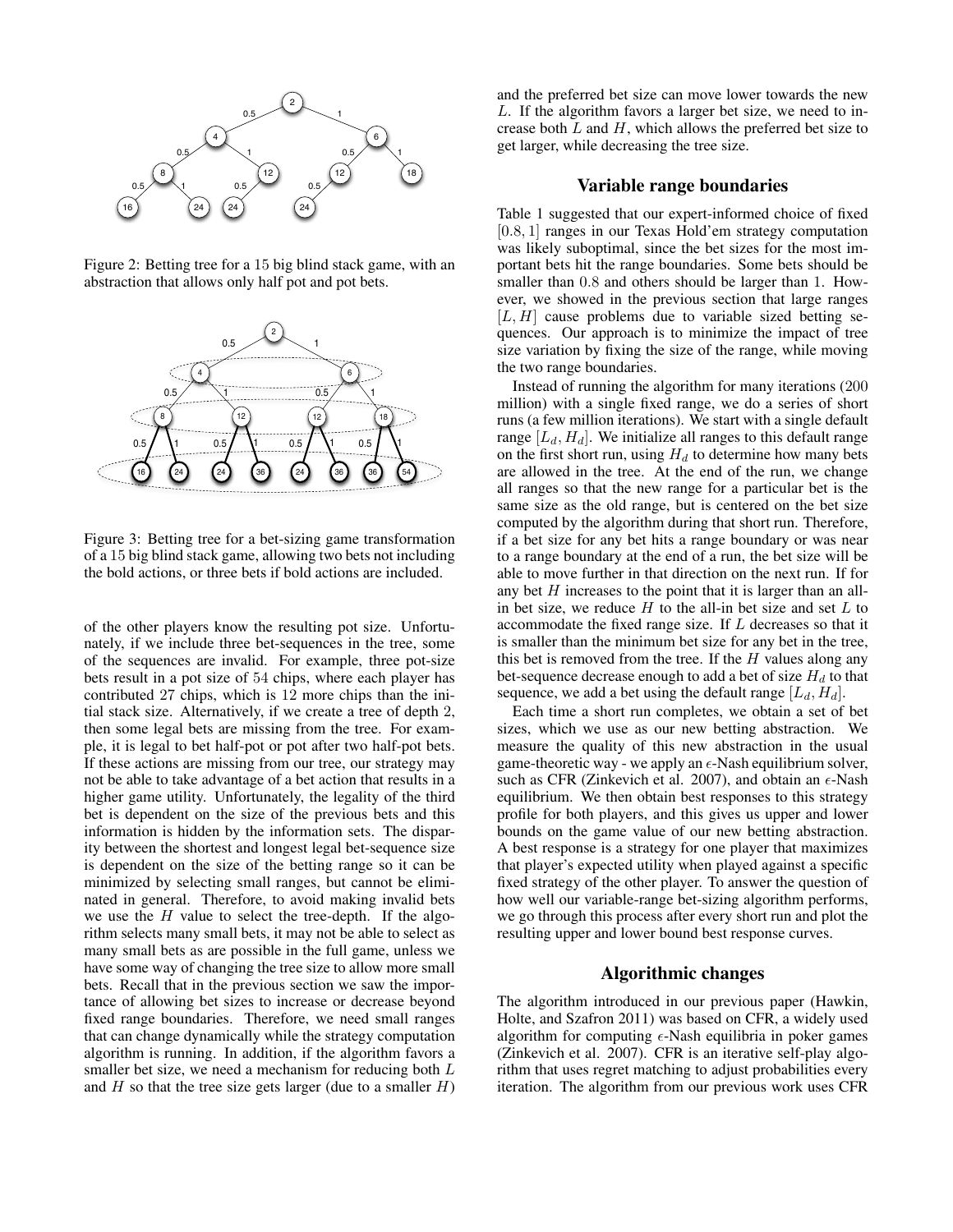for players one and two, but for the bet-sizing agents the strategy is updated according to<sup>2</sup>

$$
s_i^{t+1} = \begin{cases} \frac{(t-1)s_i^t + sr_i^{t+1}}{t} & \text{if } t < 10000\\ \frac{(9999)s_i^t + sr_i^{t+1}}{10000} & \text{otherwise.} \end{cases}
$$
 (2)

where  $s_i^t$  is the effective bet size made by bet-sizing agent i on iteration t defined as  $B(P(H)_i)$  from Equation 1, and  $sr_i^{t+1}$  is the effective bet size on iteration  $t+1$  as computed by an unmodified CFR algorithm. In CFR, the average (not the current) action probabilities converge to an  $\epsilon$ -Nash equilibrium. Therefore, for each action sequence the algorithm maintains a sum of the probability this sequence was played each iteration. Any time a player has 0% probability of reaching an information set, the addition step can be skipped for all action sequences that reach the subtree beneath that information set. This cutoff can always be used, independent of how the bet-sizing agents are updated. Therefore, we now introduce an alternative equation for updating the bet-sizing agents:

$$
s_i^{t+1} = \begin{cases} s_i^t + \frac{B_i^t(sr_i^{t+1} - s_i^t)}{t} & \text{if } t < 10000\\ s_i^t + \frac{B_i^t(sr_i^{t+1} - s_i^t)}{10000} & \text{otherwise} \end{cases}
$$
(3)

Here  $B_i^t$  is the probability all players play to reach this information set. Equation 2 updates  $s_i^t$  for each bet sizing player on every iteration. If  $B_i^t = 0$  then Equation 3 implies that  $s_i^{t+1} = s_i^t$ . In this case, the algorithm can make a single strategy update pass for each team of bet-sizing agents at the same time that it updates the totals used to calculate the average strategy of the corresponding main player. In tests of the algorithm, where Equation 2 was replaced by Equation 3 and a few other optimizations were made at the coding level, the results were equivalent within a few percent. However, the changes resulted in a speedup of 3 times on smaller poker games and as high as 100 times on Texas Hold'em. We used Equation 3 to generate all of the results in this paper.

#### Empirical results

In our previous work (Hawkin, Holte, and Szafron 2011) we applied the bet-sizing game transformation to a restricted form of no-limit Leduc poker with a cap of two bets per round and starting stacks of 400 antes. Using  $L = 0.8$  and  $H = 1.5$  everywhere, a betting abstraction was generated whose game value was greater than the pot-size betting abstraction by 12% and 7.7% for players one and two respectively. With a two bet per round cap and large stacks, the tree-size problem described in this paper was avoided. The betting sequence length is at most 4 bets and the starting stack is large enough to make 4 bets of 1.5 pot each.

We applied our variable-range algorithm to this game, with default values of  $L = 0.8$  and  $H = 1$  for all bet sizes. Using short runs of length 2, 4, 6, 8 and 10 million, our abstractions all converged within 10 short runs, beating the

value of the pot-size abstraction by  $21\%$  and  $9\%$  for players one and two respectively, as compared to the fixed-range algorithm with 12% and 7.7% gains. When we used more than 10 short runs, the game value deviated by at most 1%. Our variable-range algorithm can out perform a fixed-range algorithm, even when the width  $(0.7)$  of the fixed range is larger than the width (0.2) of our variable ranges. The generated betting abstractions contained many important bet sizes outside the range [0.8, 1.5] - for the 10 million iteration run of player one, 3 of the top 4 bets, as ranked by  $R_{i,|\cdot|}^T$ , were greater than 1.5.

We also applied our technique to an unrestricted Leduc game, with 200 big blind stacks. Using the same ranges and short run lengths, the abstractions we created improved over a betting abstraction that makes only pot sized bets by  $\approx$  $30\%$  and  $\approx 43\%$  for player one and player two respectively.

### Texas Hold'em

Finally we applied our methodology to 200 big blind nolimit Texas Hold'em poker. We abstracted the state space of the game using the hand strength metric (Waugh 2009) with 5 buckets each round and perfect recall of past actions. This led to an abstraction with 5 buckets on the pre-flop, 25 on the flop, 125 on the turn and 625 on the river. While imperfect recall is often used in Texas Hold'em state abstractions (Waugh et al. 2009b), we used perfect recall to facilitate analysis, as it is intractable to calculate best responses in imperfect recall games. Again [0.8, 1] was used as the starting range for all bets.

In the Texas Hold'em experiment described by Table 1 most bets were close to an edge of their range after 1 million iterations, with the 10 most important bets being close to an edge within 8 million iterations. With this result in mind we tried short runs of various lengths, from 2 to 10 million iterations. We found that while 2 million iterations was not enough, 8 and 10 million iteration runs had very similar results, with 10 being marginally better. All of the results we discuss below use short runs of length 10 million iterations.

We found that for both players, the game value of the abstractions we obtained would initially increase after each short run, eventually levelling off. We used 8 runs for player one and 6 runs for player two. The game value of these abstractions improved over a betting abstraction that makes only pot sized bets by  $\approx 48\%$  and  $\approx 88\%$  for player one and player two respectively.

Good no-limit agents typically use at least two bet sizes in their abstractions - usually pot and half pot. Since half pot bets are small, they increase tree depth, so the number of half pot bets is usually restricted (Schnizlein 2009; Gilpin, Sandholm, and Sorensen 2008). We created a number of betting abstractions that use unrestricted pot bets, plus one half pot bet, once per round on specific rounds. These fixed bet agents can be compared to the agents generated by our bet-sizing algorithm. The abstractions were made asymmetrically - only one player was given extra half pot options. These abstractions and our generated abstractions are listed in Table 2, along with the number of  $(I, a)$  pairs (edges in the game tree) they contain. The number of extra  $(I, a)$  pairs due to added half pot bets does not depend on which player

<sup>&</sup>lt;sup>2</sup>There was an indexing error in the original equation from our previous paper (Hawkin, Holte, and Szafron 2011), which has been corrected here.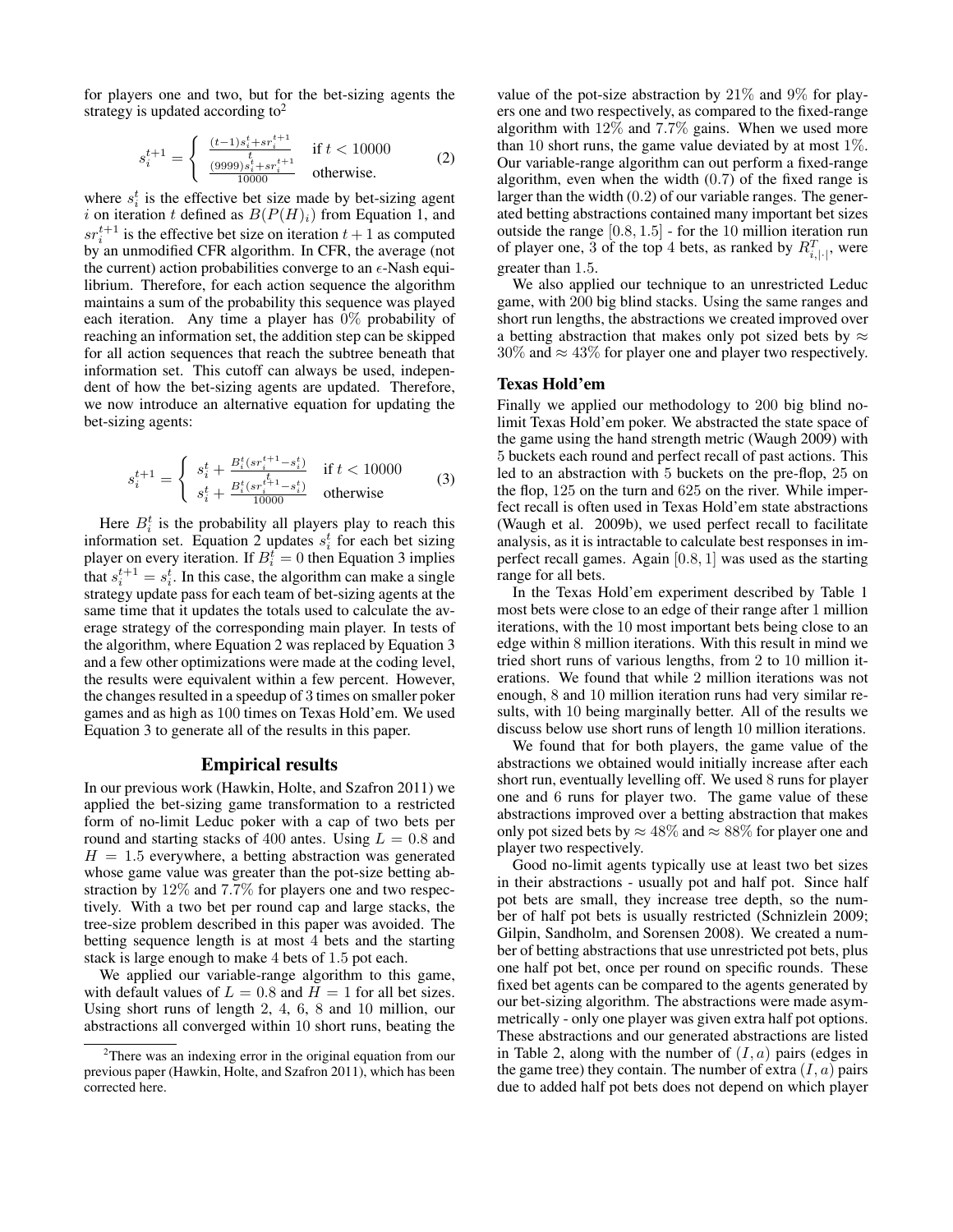| Name            | Pot fractions in abstraction          | # $(I, a)$ pairs |
|-----------------|---------------------------------------|------------------|
| POT             |                                       | 1,781,890        |
| $H_{PF}$        | $1, 0.5$ once on pre-flop             | 3,867,090        |
| $H_F$           | $1, 0.5$ once on flop                 | 3,820,140        |
| $H_T$           | $1, 0.5$ once on turn                 | 3,646,890        |
| $H_R$           | $1, 0.5$ once on river                | 3,143,140        |
| $H_{FTR}$       | $1, 0.5$ once on flop, turn and river | 9,115,390        |
| $P1_8$          | Our agent, player 1, 8 runs           | 2,930,050        |
| P2 <sub>6</sub> | Our agent, player 2, 6 runs           | 3,121,775        |

Table 2:  $(I, a)$  pairs in 5 bucket Hold'em abstractions.

has the added bets. The amount of memory used by CFR is proportional to the number of  $(I, a)$  pairs.

We used CFR to compute upper and lower bounds on the game value between a player using each abstraction in Table 2 and a fold call pot all-in player. Figure 4 shows the results for some of the abstractions that were used for player two. The Y-axis represents big blinds won by player two. The bounds are very tight - for the basic  $POT$  abstraction a run of about 200 million iterations would in practice be considered long enough to produce an acceptable  $\epsilon$ . To obtain these bounds we ran the CFR algorithm for between 2 and 4 billion iterations on each of the bet-sizing abstractions and 5 billion iterations on each of the other abstractions. Abstractions  $H_T$  and  $H_R$  are not included in the plot as they were only slightly better than  $POT$ .



Figure 4: Bounds on game values of various betting abstractions for player two against a fold call pot all-in player one

As shown in Figure 4, abstraction  $P2_6$  out performs all other abstractions, beating  $H_{FTR}$  by  $\approx 19\%$  after 6 short runs. For player one, abstraction  $P1_8$  had bounds on its game value very close to those of  $H_{FTR}$ , and easily beat the rest of the abstractions (not shown in Figure 4). Additionally, we can see from Table 2 that abstractions  $P1_8$  and  $P2_6$ are about one third the size of  $H_{FTR}$ . Smaller betting abstractions are always favoured over larger ones with similar value, as this allows for refinement of the state abstraction.  $H_{FTR}$  is a state of the art action abstraction - it was designed to have restrictions on half pot bet usage identical to those of the winning entries in the no-limit instant run-off division of the 2010 and 2011 computer poker competition.<sup>3</sup>

A histogram showing the distribution of the top 10% of bets for abstractions  $P1_8$  and  $P2_6$ , ranked according to  $R_{i,|\cdot|}^T$ 

and rounded to the nearest 0.1, is shown in Figure 5. We can see that no one bet size is preferred - a variety of bets from 0.2 to 1.5 are used. The important bet sizes are different for each player -  $P1_8$ 's range from 0.2 to 0.7 along with a couple of large bets  $> 1$ , while  $P2_6$ 's vary from 0.4 to 1.



Figure 5: Distribution of important bet sizes for abstractions  $P1_8$  and  $P2_6$ 

### Conclusion

We have shown that when the approach introduced in our previous paper (Hawkin, Holte, and Szafron 2011) is used to abstract the action space of extensive-form games, the choice of  $L$  and  $H$  values throughout the tree is of utmost importance. It is, in fact, more important to choose these ranges correctly than it is to find exact values within them. Our approach of using multiple short runs of a regretminimizing algorithm, followed by adjustments of all L and H values, creates action abstractions in no-limit Texas Hold'em that are both smaller in size and better in game value than current state of the art action abstractions.

The generated abstractions use a wide variety of bet sizes, with the most important ones ranging from  $0.2$  to  $1.5$  pot. This result shows the complexity of the action space of nolimit Texas Hold'em, and the need for further work on action abstraction in similar domains. The tendency to use different bet sizes in different situations also has a practical advantage over action abstractions that use a small number of bet sizes. When creating a game-theoretic agent to operate in this domain, the designer must decide on a small set of bet sizes for opponent agents. The large variety of bet sizes used by the agents we created ensures that game-theoretic opponents will have to rely heavily on dynamic translation during matches. Creating such problems for opposing agents is an advantageous property of any action abstraction.

### Acknowledgements

We would like to thank the members of the University of Alberta Computer Poker Research Group for their valuable insights and support, and Compute Canada for providing the computing resources used to run our experiments. This research was supported in part by research grants from the Natural Sciences and Engineering Research Council of Canada (NSERC), the Alberta Informatics Circle of Research Excellence (iCORE) and Alberta Ingenuity through the Alberta Ingenuity Centre for Machine Learning.

<sup>3</sup>http://www.computerpokercompetition.org/